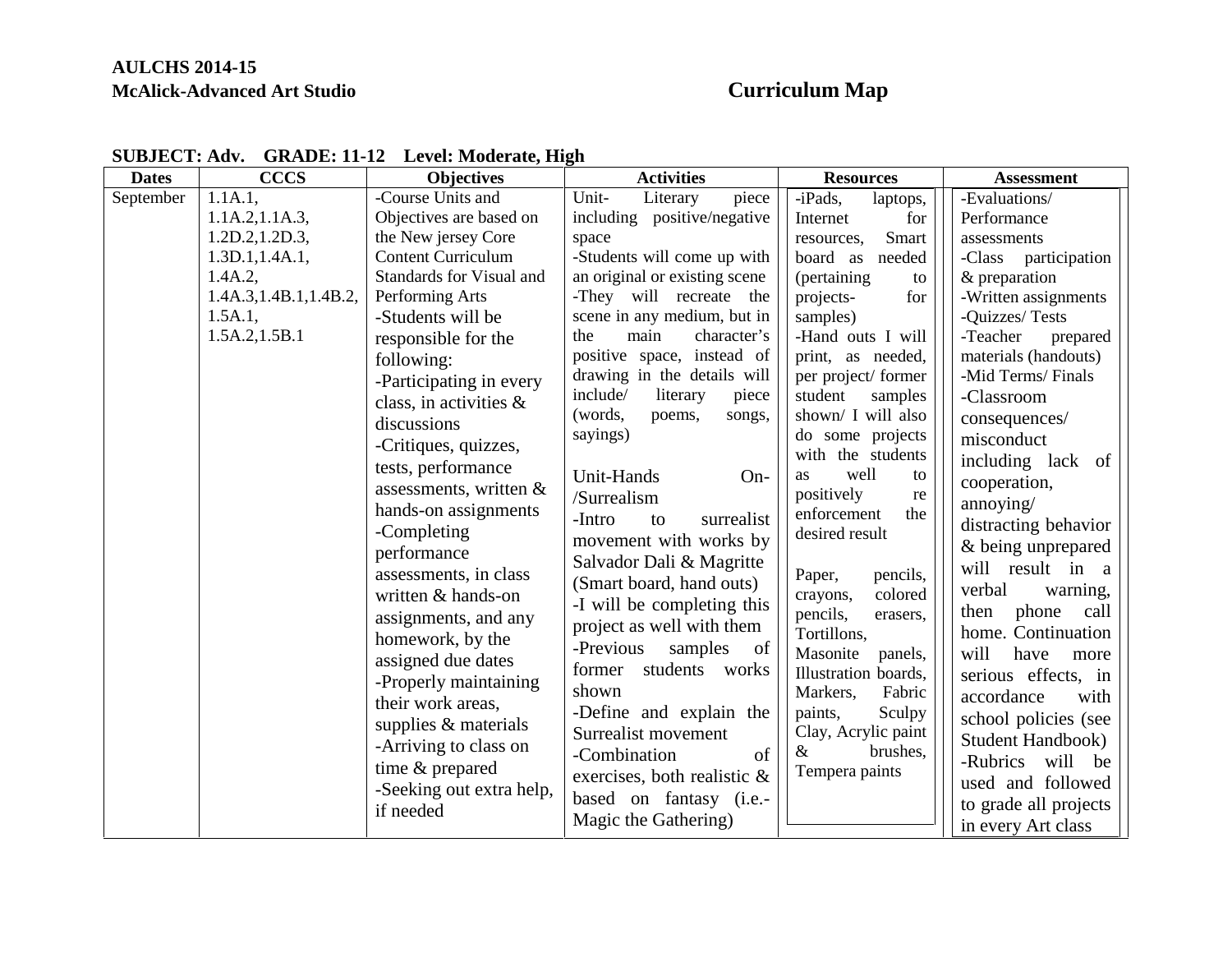| October  | 1.1A.1,<br>1.1A.2, 1.1A.3,<br>1.2D.2, 1.2D.3,<br>1.3D.1, 1.4A.1,<br>$1.4A.2$ ,<br>1.4A.3, 1.4B.1, 1.4B.2,<br>1.5A.1,<br>1.5A.2, 1.5B.1 | See above | Unit-<br>Progressive<br>Metamorphosis<br>-Introduce and discuss<br>literary work by Kafka<br>-Successful completion of<br>this project will show a<br>series of progressions<br>where an object will start<br>as one item & slowly<br>change in to something<br>new and unique<br>-Gridding re enforced<br>-Excerpt from Kafka's<br>The Metamorphosis will<br>be given out as inspiration<br>-Demonstrates drawing &<br>use of colored pencils | Throughout<br>all<br>Art<br>courses,<br>students<br>are<br>always<br>encouraged<br>to<br>rethink, revise $\&$<br>refine<br>their<br>techniques<br>and<br>compositions as<br>they<br>work<br>through the steps<br>in their artistic<br>processes.<br>-I provide<br>all<br>students with the<br>opportunity<br>to<br>evaluate<br>their<br>work, reflect on<br>their<br>learning,<br>and apply their<br>learning<br>to<br>everyday<br>situations<br>when<br>seen fit | -Students are to keep<br>and choose pieces for<br>their portfolios, if<br>desired<br>-Review<br>and<br>comment on sketch<br>books & Do Nows<br>-Class critiques/ open<br>ended<br>assessments,<br>self<br>$\&$<br>peer<br>teacher<br>assessments,<br>materials,<br>created<br>formative assessments<br>& hands on activities |
|----------|----------------------------------------------------------------------------------------------------------------------------------------|-----------|------------------------------------------------------------------------------------------------------------------------------------------------------------------------------------------------------------------------------------------------------------------------------------------------------------------------------------------------------------------------------------------------------------------------------------------------|-------------------------------------------------------------------------------------------------------------------------------------------------------------------------------------------------------------------------------------------------------------------------------------------------------------------------------------------------------------------------------------------------------------------------------------------------------------------|------------------------------------------------------------------------------------------------------------------------------------------------------------------------------------------------------------------------------------------------------------------------------------------------------------------------------|
| November | 1.1A.1,<br>1.1A.2, 1.1A.3,<br>1.2D.2, 1.2D.3,<br>1.3D.1, 1.4A.1,<br>1.4A.2,<br>1.4A.3, 1.4B.1, 1.4B.2,<br>1.5A.1,                      | See above | Unit-<br>Metamorphosis,<br>continued<br>-Due to the complexity<br>and imagination needed<br>for this project, it may<br>take longer than previous<br>projects to complete                                                                                                                                                                                                                                                                      | See above                                                                                                                                                                                                                                                                                                                                                                                                                                                         | Again, it is always<br>expected<br>that<br>all<br>students keep<br>their<br>works over the years,<br>whether they decide<br>into an art<br>to go<br>the<br>career<br>or not,                                                                                                                                                 |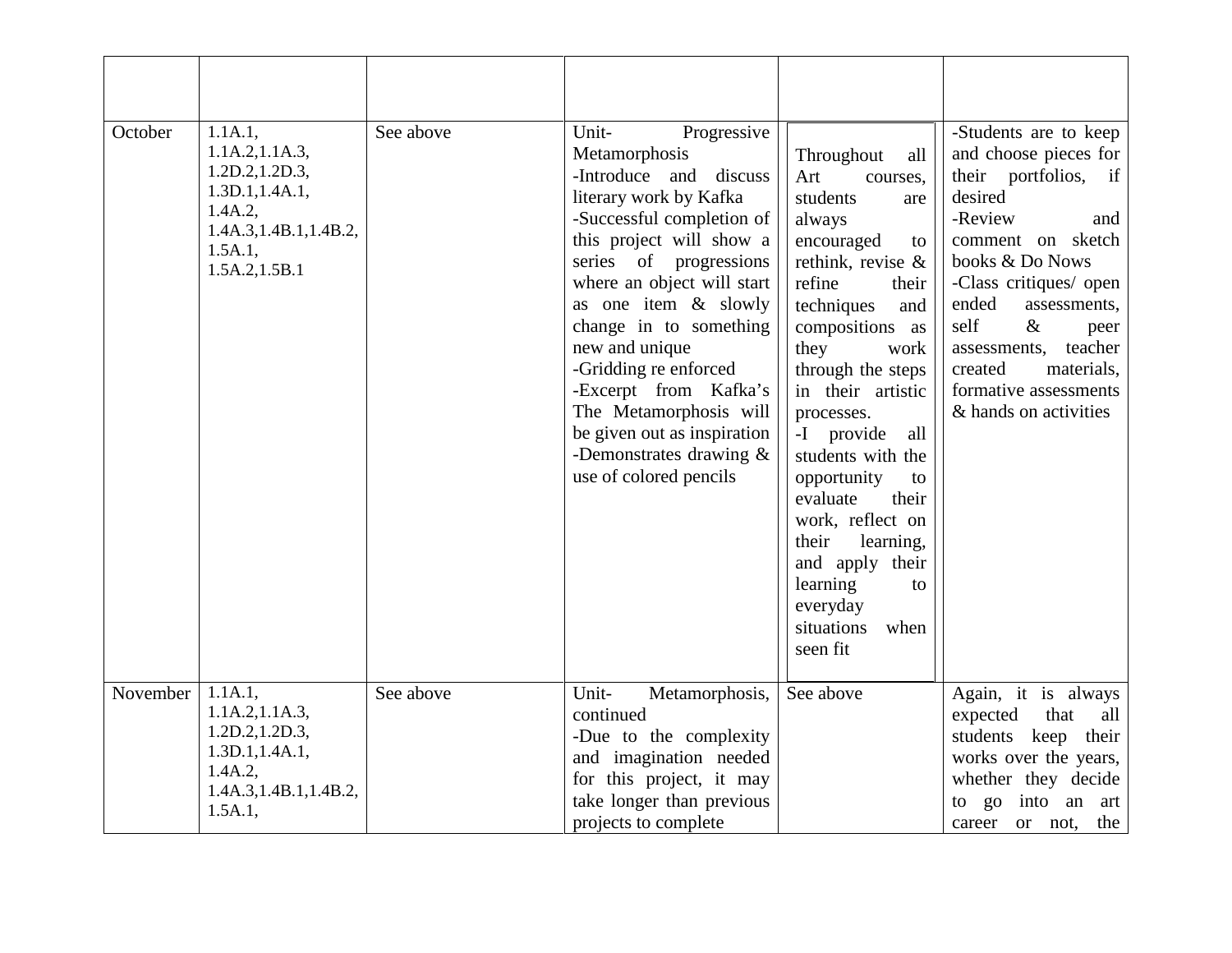|          | 1.5A.2, 1.5B.1                                                                                                                         |           |                                                                                                                                                                                                                                                                                                                                                                                                                                                                      |           | nice<br>projects<br>are<br>keepsakes to<br>look<br>back on, track growth,<br>etc<br>-Portfolio<br>development with my<br>assistance to those<br>who ask or decide to<br>pursue<br>art on<br><sub>a</sub><br>level,<br>college<br>in<br>conjunction,<br>with<br>Guidance |
|----------|----------------------------------------------------------------------------------------------------------------------------------------|-----------|----------------------------------------------------------------------------------------------------------------------------------------------------------------------------------------------------------------------------------------------------------------------------------------------------------------------------------------------------------------------------------------------------------------------------------------------------------------------|-----------|-------------------------------------------------------------------------------------------------------------------------------------------------------------------------------------------------------------------------------------------------------------------------|
| December | 1.1A.1,<br>1.1A.2, 1.1A.3,<br>1.2D.2, 1.2D.3,<br>1.3D.1, 1.4A.1,<br>$1.4A.2$ ,<br>1.4A.3, 1.4B.1, 1.4B.2,<br>1.5A.1,<br>1.5A.2, 1.5B.1 | See above | -research an artist for<br>his/her design technique<br>-apply technique to own<br>original art in an original<br>way<br>class<br>-present<br>to<br>comparison/contrast<br>to<br>artist with essay<br>-do presentation on non<br>western style<br>-research non western<br>culture's art style and use<br>design and patterns in<br>own art work fitting<br>student's original work<br>and essay<br>-soft critiques<br>-emphasis on design as<br>relates to tone/mood | See above | See above                                                                                                                                                                                                                                                               |
| January  | 1.1A.1,<br>1.1A.2, 1.1A.3,<br>1.2D.2, 1.2D.3,<br>1.3D.1, 1.4A.1,                                                                       | See above | Unit-Hope<br>-Students<br>will<br>demonstrate<br>well<br>how<br>they can duplicate a given                                                                                                                                                                                                                                                                                                                                                                           | See above | See above                                                                                                                                                                                                                                                               |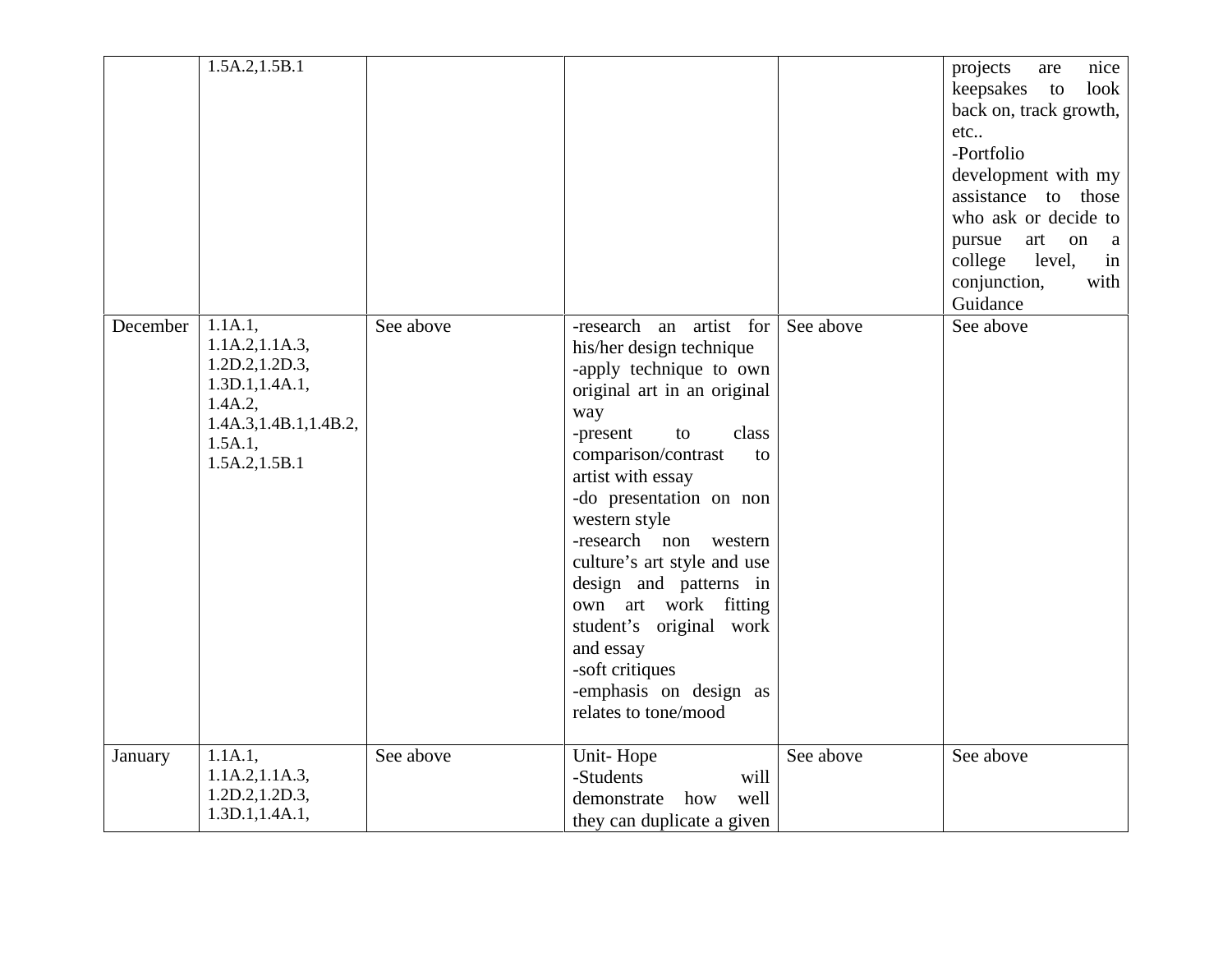| $1.4A.2$ ,<br>1.4A.3, 1.4B.1, 1.4B.2,<br>$1.5A.1$ ,<br>1.5A.2, 1.5B.1 | image and/or customize a<br>certain image to make it<br>their own<br>-Hand outs will be given<br>their task, artists<br>οf<br>discussed (Skottie Young)<br>& Gregory Titus) |  |
|-----------------------------------------------------------------------|-----------------------------------------------------------------------------------------------------------------------------------------------------------------------------|--|
|                                                                       |                                                                                                                                                                             |  |

| <b>Dates</b> | <b>CCCS</b>                                                                                                                           | <b>Objectives</b> | <b>Activities</b>                                                                                                                                                                                                                                                                                                                                                                                                                                                                                                                                      | <b>Resources</b> | <b>Assessment</b>                                                                                                                                                                                                                                                                                                                                                        |
|--------------|---------------------------------------------------------------------------------------------------------------------------------------|-------------------|--------------------------------------------------------------------------------------------------------------------------------------------------------------------------------------------------------------------------------------------------------------------------------------------------------------------------------------------------------------------------------------------------------------------------------------------------------------------------------------------------------------------------------------------------------|------------------|--------------------------------------------------------------------------------------------------------------------------------------------------------------------------------------------------------------------------------------------------------------------------------------------------------------------------------------------------------------------------|
| February     | 1.1A.1,<br>1.1A.2, 1.1A.3,<br>1.2D.2, 1.2D.3,<br>1.3D.1, 1.4A.1,<br>1.4A.2,<br>1.4A.3, 1.4B.1, 1.4B.2,<br>1.5A.1,<br>1.5A.2, 1.5B.1   | See above         | Unit- World event and or<br>Political/Social poster<br>-Student will pick a theme<br>or event they feel strongly<br>about or against & create an<br>effective and moving piece<br>based on it, through their<br>art $&$ it's execution<br>(i.e.- bullying, abortion,<br>WAR, etc) topic must be<br>approved by me before they<br>can move forward<br>-Their goal is to create and<br>convey a Strong (clear)<br>message, final piece must<br>include a short written text<br>that discusses their image $\&$<br>feelings about the issue<br>they chose | See above        | -Continuing growth<br>of portfolio body<br>-Students are always<br>encouraged to keep<br>and save all work and<br>projects,<br>in<br>preparation for the<br>few that will pursue<br>Art Careers (portfolio<br>of<br>body<br>work-<br>needed, gathered)<br>-Portfolio preparation<br>and completion of ten<br>to twelve original<br>pieces for a college<br>(all mediums) |
| March        | 1.1A.1,<br>1.1A.2, 1.1A.3,<br>1.2D.2, 1.2D.3,<br>1.3D.1, 1.4A.1,<br>$1.4A.2$ ,<br>1.4A.3, 1.4B.1, 1.4B.2,<br>1.5A.1,<br>1.5A.2,1.5B.1 | See above         | Unit-What is your Refuge<br>-Final piece must derive<br>sketches,<br>from<br>photos,<br>$\&$<br>research<br>personal<br>experiences<br>-Discuss,<br>Refuges-<br>brainstorming,<br>media is<br>open, be creative                                                                                                                                                                                                                                                                                                                                        | See above        |                                                                                                                                                                                                                                                                                                                                                                          |